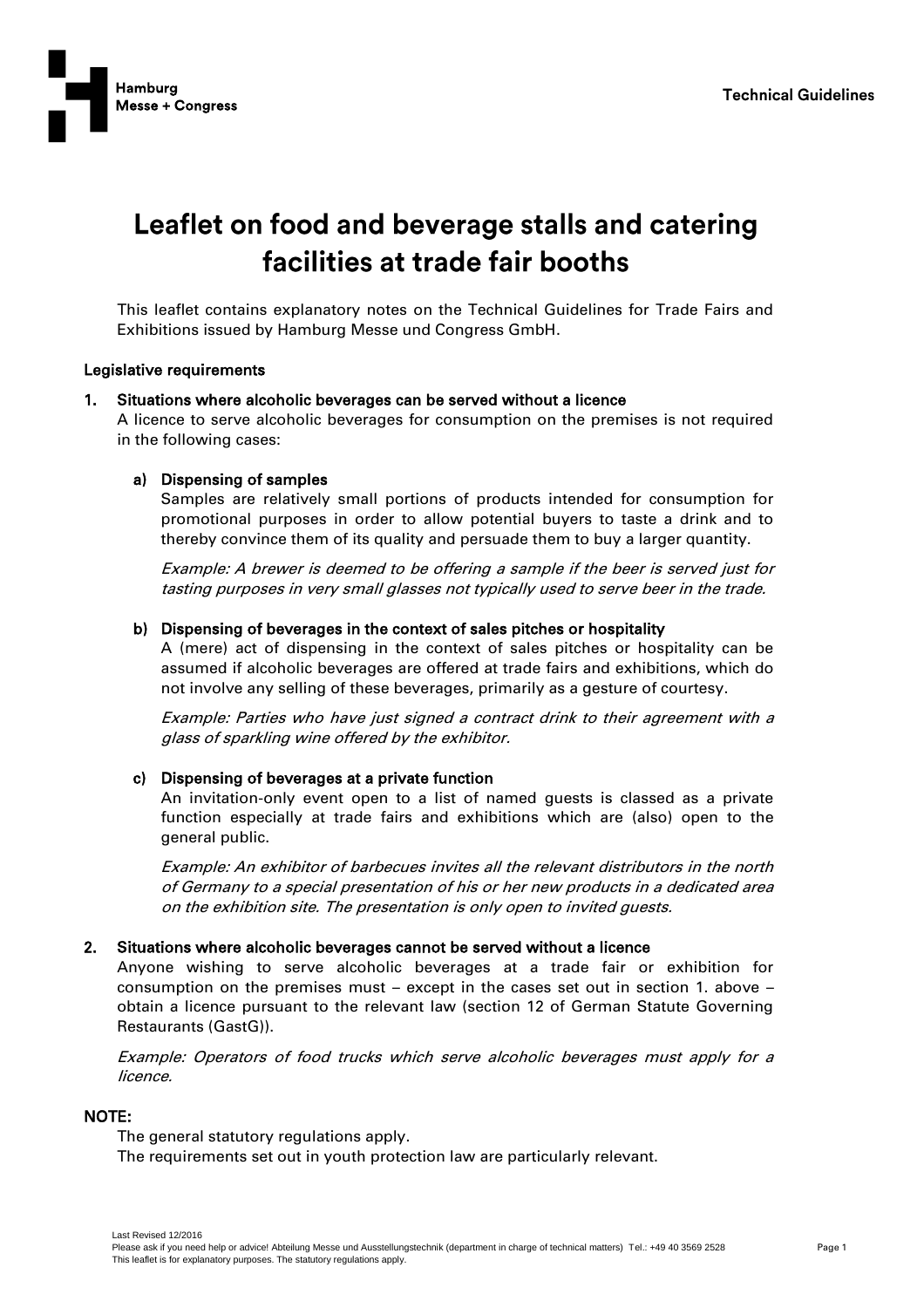

# 3. Contact details:

Hamburg office of consumer protection, trade and environment: Bezirksamt Hamburg Mitte Fachamt Verbraucherschutz, Gewerbe und Umwelt Klosterwall 2 20095 Hamburg Phone.: 040 / 42854 - 4731 email: gaststaetten@hamburg-mitte.hamburg.de eFax: +49 40 4279-08099

\_\_\_\_\_\_\_\_\_\_\_\_\_\_\_\_\_\_\_\_\_\_\_\_\_\_\_\_\_\_\_\_\_\_\_\_\_\_\_\_\_\_\_\_\_\_\_\_\_\_\_\_\_\_\_\_\_\_\_\_\_\_\_\_\_\_\_\_\_\_\_\_\_\_\_\_

# Food regulations

# 1. Staff requirements

The following requirements are mandatory for all persons who are engaged in making, handling and/or serving food:

- Injuries on hands or arms to be treated appropriately and covered with waterproof dressings
- Clean clothes and, where applicable, protective clothing to be worn (e.g. washable, light-coloured workwear, overall or apron and, where necessary, head covering)
- Hands to be washed thoroughly before starting work and after going to the toilet
- Jewellery to be removed from the hands and arms

The following rules also apply:

- No smoking in the food preparation and serving area
- Certification to be available confirming that staff have been duly trained in line with section 4 of the food hygiene regulations (LMHV)
- Certification to be available confirming that staff have undergone basic briefing in compliance with infection prevention laws

# 2. Standards required of stalls / catering facilities

Surfaces which come into contact with food must be clean and easy to wipe clean and disinfect. Plain, washable materials must be used.

Pieces of equipment (e.g. grills, ovens, hotplates, work surfaces) must be inside the (sales) stall in a position where they cannot be tampered with by customers.

If food preparation and serving areas and unpackaged food are accessible to customers, measures must be put in place to ensure that the food cannot be adversely affected by customers (e.g. by fitting a sneeze guard).

There must be a sink and a separate hand washing facility with running hot and cold water, soap dispenser and paper towels. The hand washing facility must not be used for other purposes while the stall is open for business and must be kept accessible at all times. A hand sanitiser must be used when handling sensitive food (e.g. fish, meat, egg products) and unpackaged bakery or confectionery products (e.g. chocolate icing, sugar glaze, roasted almonds). Facilities for washing food must be separate from facilities for cleaning equipment and fittings, where both are required.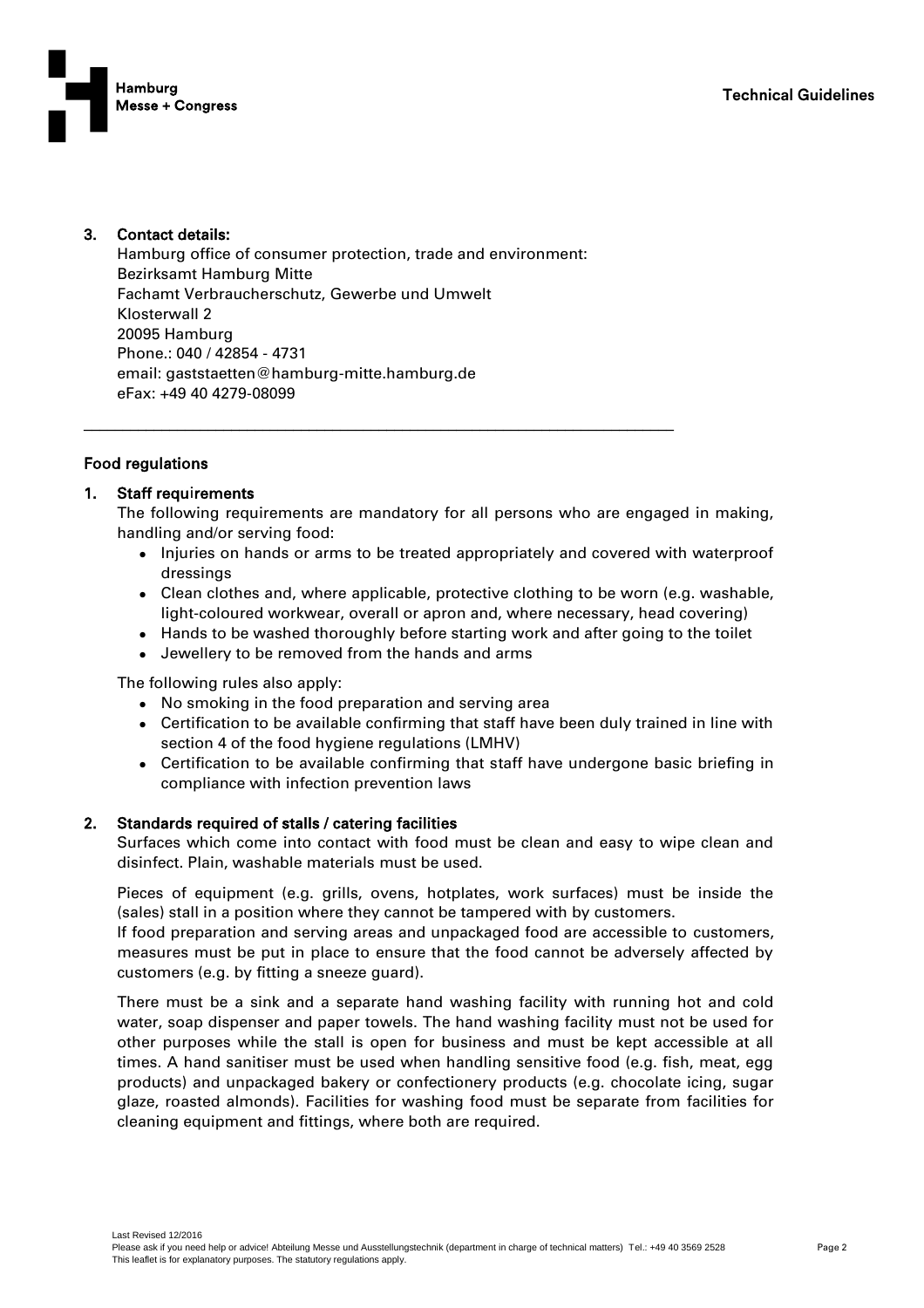

The floor in the (sales) stall must be easy to clean and, where necessary, to disinfect. Outdoor stalls must have overhead, side and rear panels in order to protect the food from exposure to the elements.

## 3. Special requirements relating to drink dispensing equipment:

The hygiene standards required when operating drink dispensing equipment include proper cleaning of the equipment at the prescribed intervals (DIN 6650) and correct operation of the equipment in order to ensure that the drinks are not contaminated with microorganisms.

Glasses may be washed with commercial combined brush systems (e.g. Spülboy brand) or two sinks next to each other for washing and rinsing, or a glass washing machine. The equipment must be entirely clean and hygienic.

Documentation on the dispensing equipment and the relevant cleaning instructions must be kept up to date and must be available for reference at all times.

## 4. Food hygiene requirements

Food must be stored in clean, dry and cool conditions and protected from detrimental effects. Perishable food (e.g. meat products, fish products, dairy products) must be refrigerated at the temperatures prescribed by law.

Unpackaged food may not be stored on the floor.

The production of minced meat and processed meat products (e.g. meat cut into strips, marinated pieces of meat) is prohibited at mobile (sales) stands.

## 5. Price lists and signs

The food and drink prices must be advertised on boards or lists. In the case of drinks, the board or price list must also indicate the quantity of drink.

Any additives subject to labelling requirements and allergens which have been used must be declared.

## 6. Internal inspections

The internal inspections required by law must be duly carried out and the relevant documentation on incoming deliveries, temperature checks on food which must be kept chilled and, if required, checks on the temperatures at which it is served, cleaning, disinfection and refresher briefings on infection prevention legislation must be kept up to date and readily to hand at all times and must be shown on request.

# NOTE:

The general statutory regulations apply.

Further information, especially on mandatory and recommended food temperatures and on hygiene requirements when working with food, can be obtained on the Hamburg Chamber of Commerce website and in the guidelines issued by the relevant professional associations (e.g. guidelines published by the butchers' or bakers' guilds).